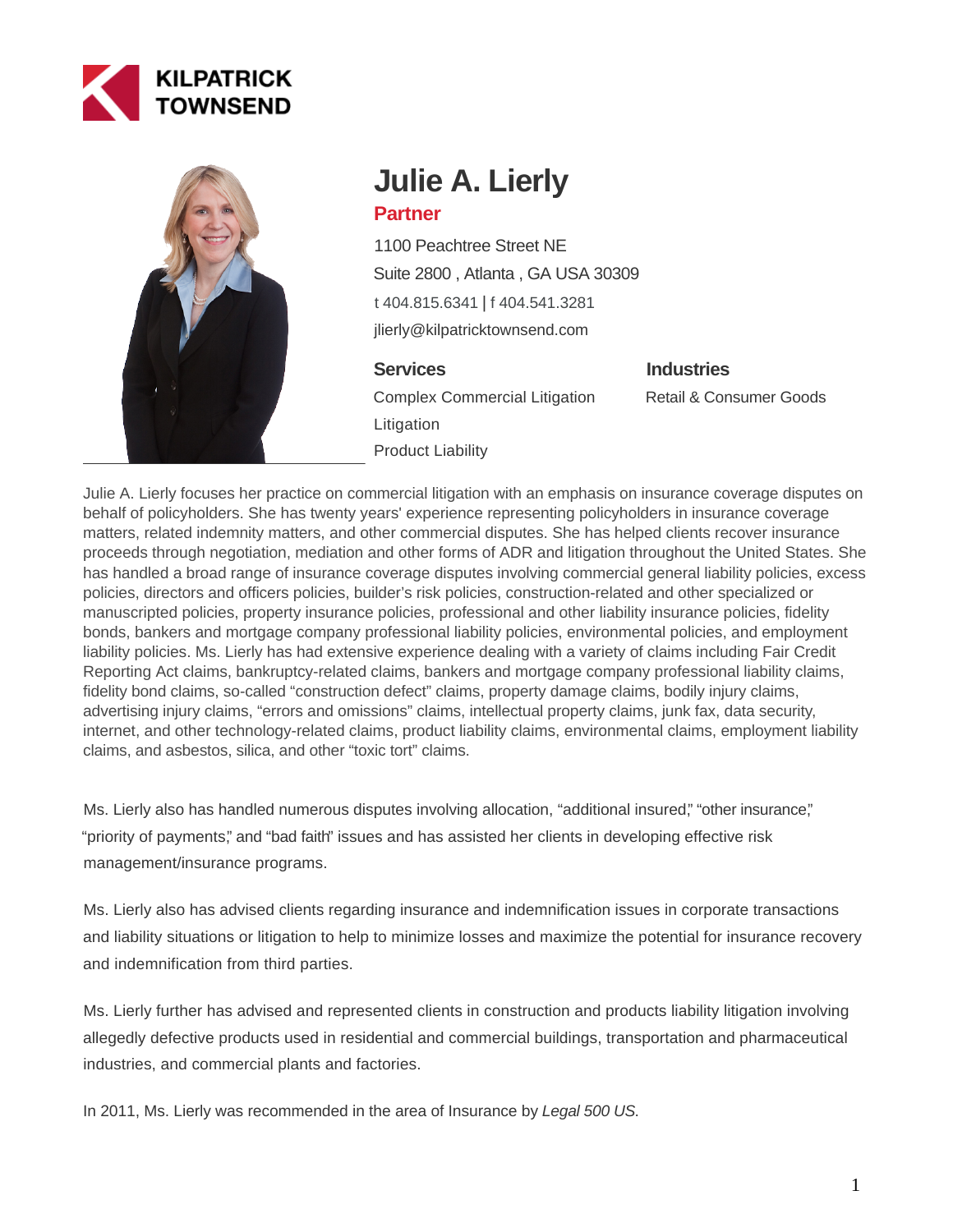

## **Experience**

Represented a site development company on insurance claims arising from lawsuits involving its building products in various jurisdictions, including Florida, Alabama, and California. The cases in Alabama and California were settled. The case in Florida is pending.

Represented a U.S. architectural and construction building products company on insurance claims arising from a wrongful death lawsuit pending against it in Broward County, Florida. The plaintiff worked as a wire drawing machine operator and was killed while operating a wire drawing machine. The court granted summary judgment in favor of our client and this decision was affirmed on appeal. The case was dismissed in 2008.

Represented a major North American bottled water corporation in a lawsuit against one of its insurance carriers for breach of its Employment Practices Liability Policy and a declaratory judgment that the insurance company must indemnify the bottled water corporation pursuant to that policy for money paid in settlement and defense costs incurred by the bottled water corporation in an underlying suit against it alleging age discrimination and wrongful termination, among other claims. The firm successfully resolved the case through a confidential settlement and dismissal of all claims.

Represented the largest privately-owned apparel company in the United States, in an environmental coverage case arising out of former dry-cleaning operations at facilities in Georgia, Texas, and other locations. Our client brought an action in the United States District Court for the Northern District of Georgia, in which the Court issued a decision finding a duty to indemnify, rejecting the carrier's "voluntary payments" and "late notice" defense. The case was then tried on the issue of damages, and settled favorably during the pendency of the carrier's appeal to the Eleventh Circuit.

Represented a construction joint venture that served as the construction manager for a convention center, in a series of claims arising out of an all-risk builders risk policy issued as part of an owner-controlled insurance program.

Represented ABS Liquidating Trustee of Commercial Financial Services ("CFS"), at one time the fourth largest debt collection company in the United States, and successfully recovered under the banker's professional liability policy and the primary D&O policy from the insurance carrier for claims asserted against it in bankruptcy. CFS had securitized pools of bad debt, including unsecured credit card consumer debt, for which it then served as servicing and collection agent.

The firm served as lead counsel for a building products manufacturer in an insurance coverage lawsuit against Federal Insurance Company, Home Indemnity Company and Twin City Fire, and related disputes by other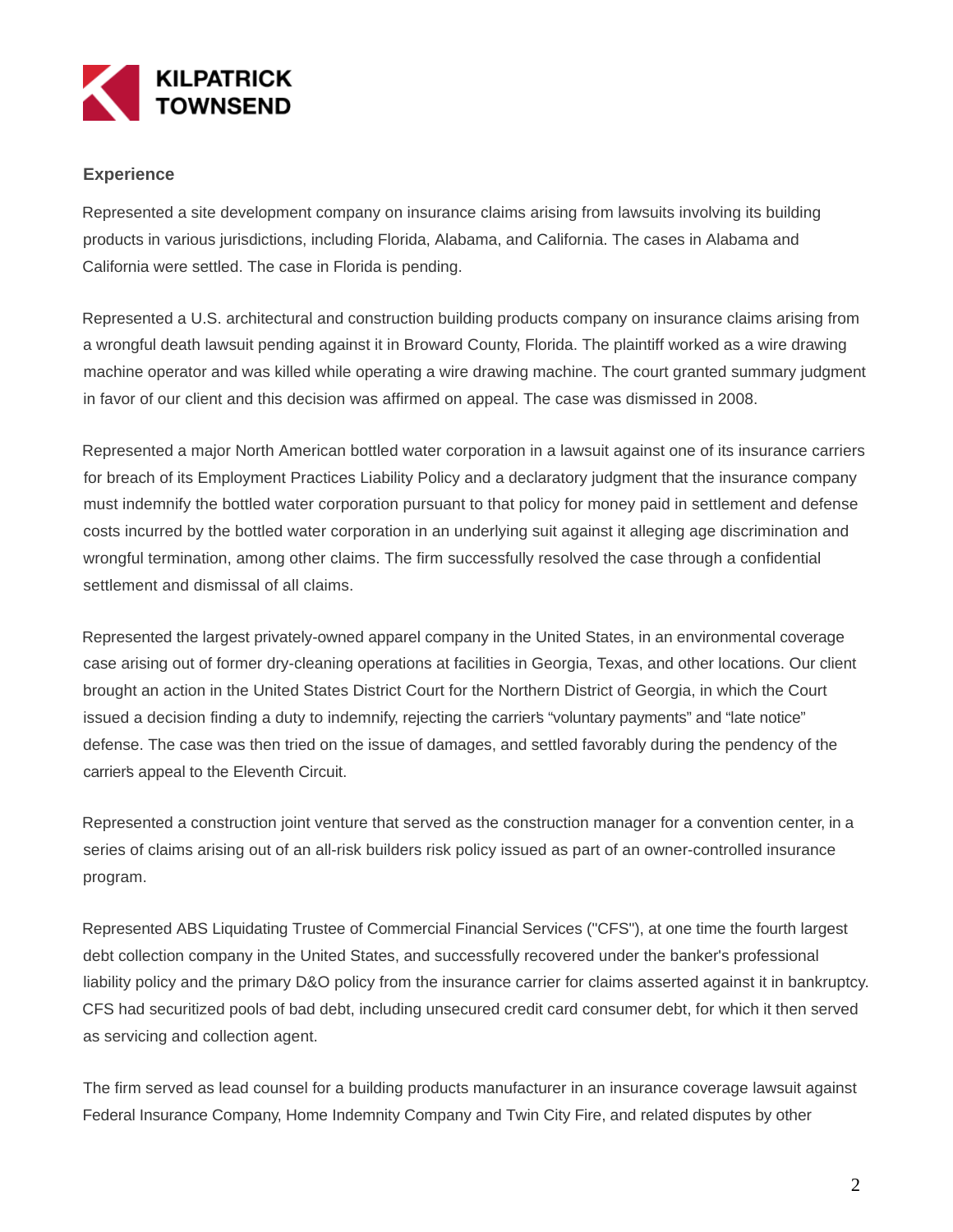

insurers, arising from various building product claims (exterior insulation and finish systems or "EIFS") against Bonsal American Inc. in several states across the country. We resolved all claims against (and counterclaims by) former defendant Twin City Fire Insurance Co. in a confidential settlement. W.R. Bonsal Co., Inc. v. Twin City Fire Ins. Co., et al., Case No. 97-CV-475 (W.D.N.C. filed Sept. 2, 1997).

The firm serves as lead counsel for a large residential construction company in several so-called "construction defect" coverage cases arising out of class action litigation pending in California. We argued before the Georgia Supreme Court in a case in which the Court, answering certified questions from the United States Court of Appeals, reaffirmed the broad scope of products-completed operations hazard (PCOH) coverage in "construction defect" claims.

Represented the largest outsourcing company for the pharmaceutical industry, in connection with a claim against its carrier arising out of a suit by a large number of participants in a phase IV trial of a pharmaceutical drug, where two of the investigators had been convicted of fraud and scientific misconduct in connection with the clinical trials. Federal and Chubb brought a declaratory judgment action against our client regarding a D&O policy and a manuscripted healthcare policy in the Northern District of Georgia. We counterclaimed for breach of contract, declaratory relief, and bad faith. Related litigation was filed in the United States District Court for Middle District of North Carolina. The case eventually settled on a confidential basis.

## **Education**

Drake UniversityJ.D. (1995) with honors University of IllinoisB.S. (1992) Psychology

#### **Admissions**

Georgia (1997)

Illinois (1996)

Iowa (1995)

## **Clerkships**

-

**Professional & Community Activities**

American Bar Association, Member of Tort and Insurance Practice Section and Litigation Section Insurance Coverage Subcommittee